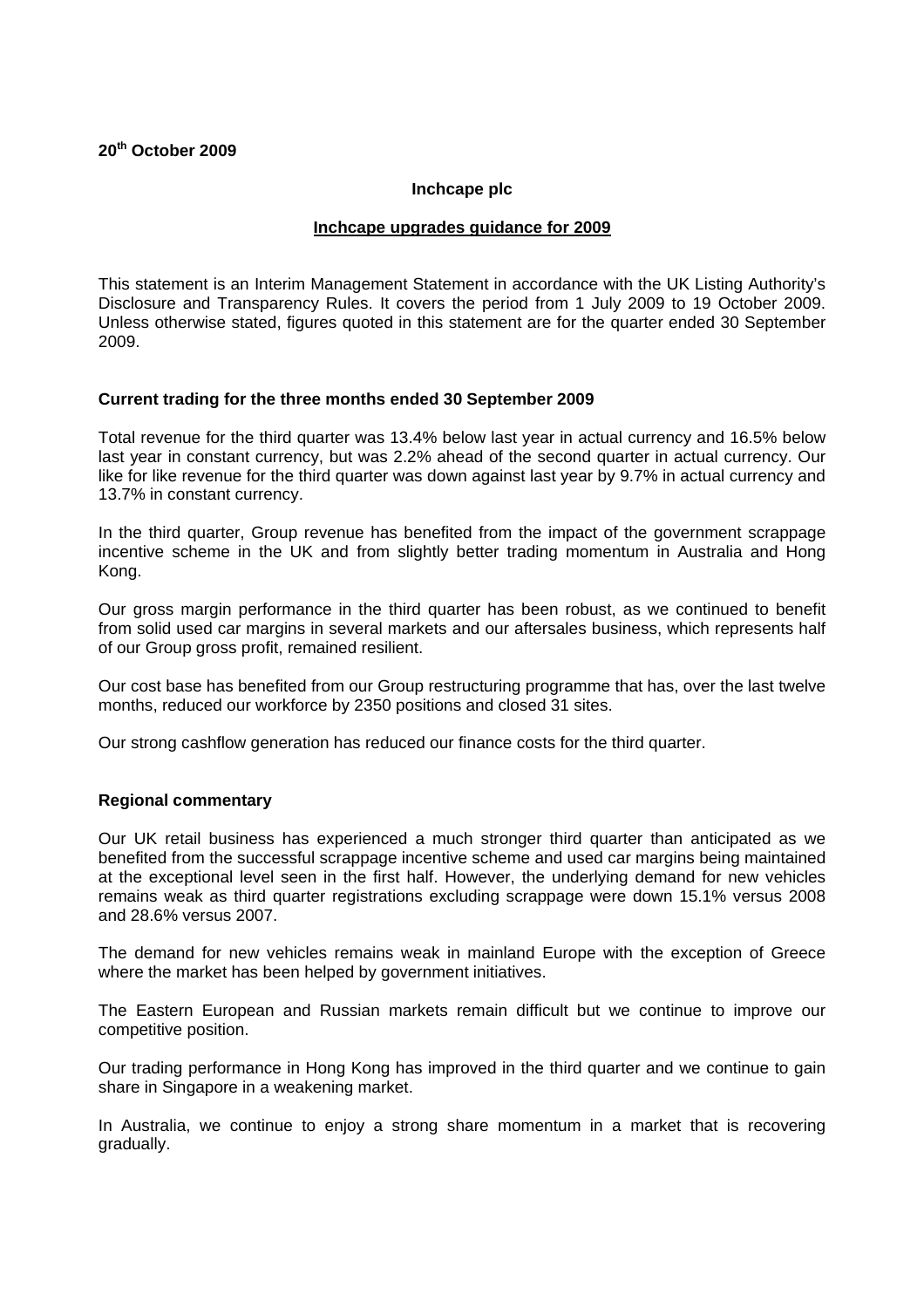# **Group Financials**

The Group's working capital performance remains strong and given our better than expected trading and continued good cash generation, we now expect to be broadly debt-free by the yearend.

Given this strong cashflow performance, our finance costs will be lower than our previous expectations for the year.

At the end of September we closed our call option programme on the back of weakening Sterling at no cost.

Our Group tax rate for the year will be lower than previous guidance reflecting the geographic mix of our business.

# **Outlook**

Our Group financial performance for the full year is expected to be significantly ahead of previous expectations. However, we expect conditions to remain challenging in most of our markets until well into the second half of 2010 as consumer confidence continues to be weak across the world and unemployment is still rising in many of our key markets. We are confident that with our continued focus on costs and working capital, the Group has the financial strength and flexibility to trade effectively and continue to gain share in these challenging conditions.

## **Commenting on the statement, André Lacroix, Group CEO said:**

"Whilst we continue to experience an extremely challenging market environment, we have benefited in the third quarter from stronger than expected trading in several core markets. This demonstrates the benefits of our broad geographic portfolio, the strengths of our business model and the impact of our self-help measures implemented throughout the Group.

"With increased share across our key markets, scale positions in established and emerging markets and industry consolidation opportunities in the medium term, we are confident that the Group is well positioned to continue to outperform our competitors and to benefit from market recovery."

#### **- Ends-**

**For further information, please contact:** Group Communications, Inchcape plc +44 (0) 20 7546 0022

Investor Relations, Inchcape plc +44 (0) 20 7546 8209

Financial Dynamics (Jonathon Brill/Billy Clegg) +44 (0) 20 7831 3113

#### **Conference call for Analysts and Investors**

For details please contact Georgina Bonham at Financial Dynamics on +44 (0) 20 7269 7262.